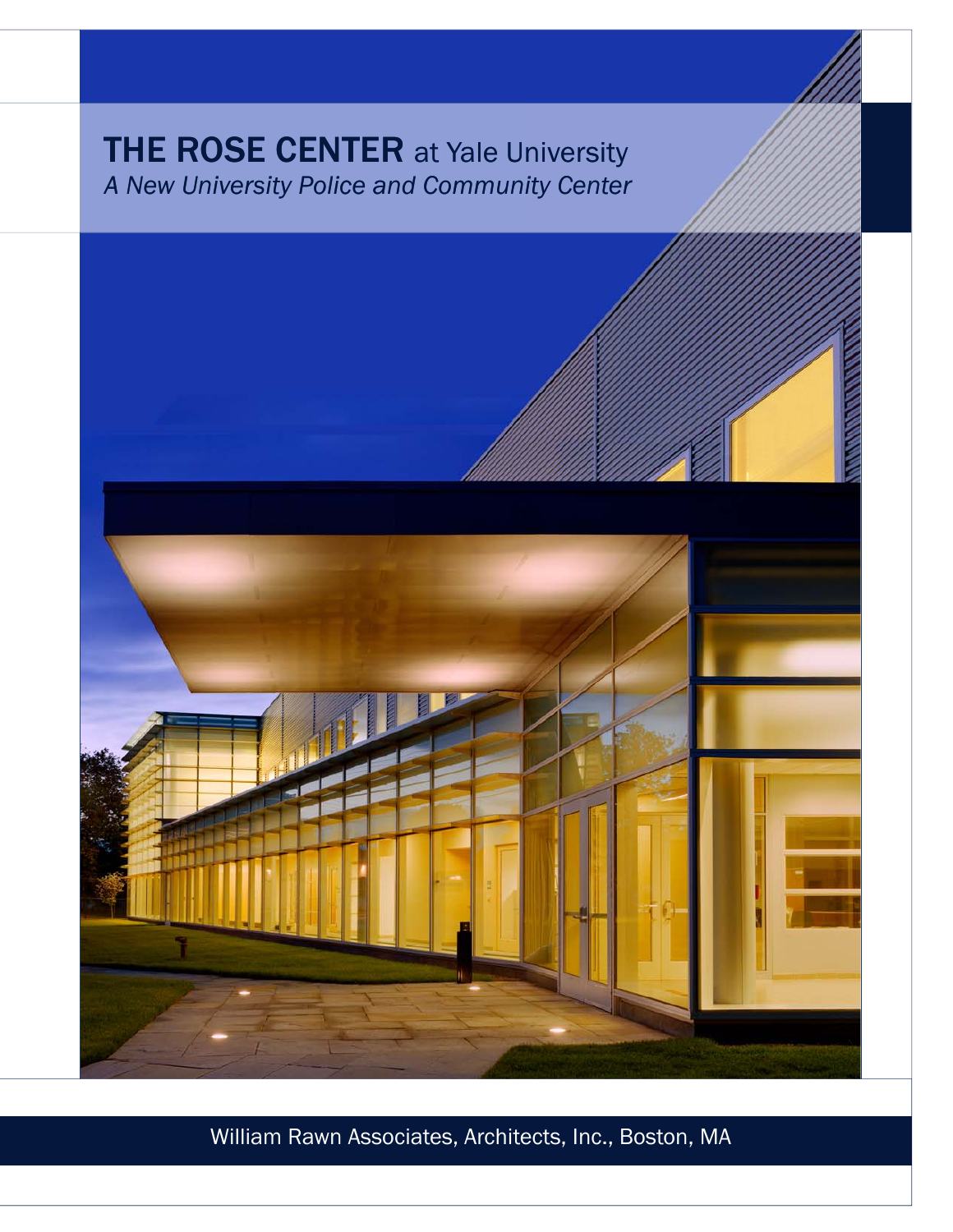

THE ROSE CENTER AT YALE UNIVERSITY *A New University Police Station and Community Center* 

This new Police Station and Community Center is the first project in an important new campus sector linking Yale's Central Campus and Science Hill. Designed to unite these two sectors, the building acts as a beacon of security for both the New Haven Community and Yale University that places continually manned police functions at the ground floor to provide 24 hour "eyes on the street." Community meeting spaces and lobbies combine with these functions to create a continuous glass wall at the public edges of the building, a physical representation of the ideas of "community policing" embraced by the department.

## HONORS AND AWARDS

2006 Merit Award, New England Chapter, AIA 2006 Honor Award, Connecticut Chapter, AIA 2006 Honor Award, Boston Society of Architects

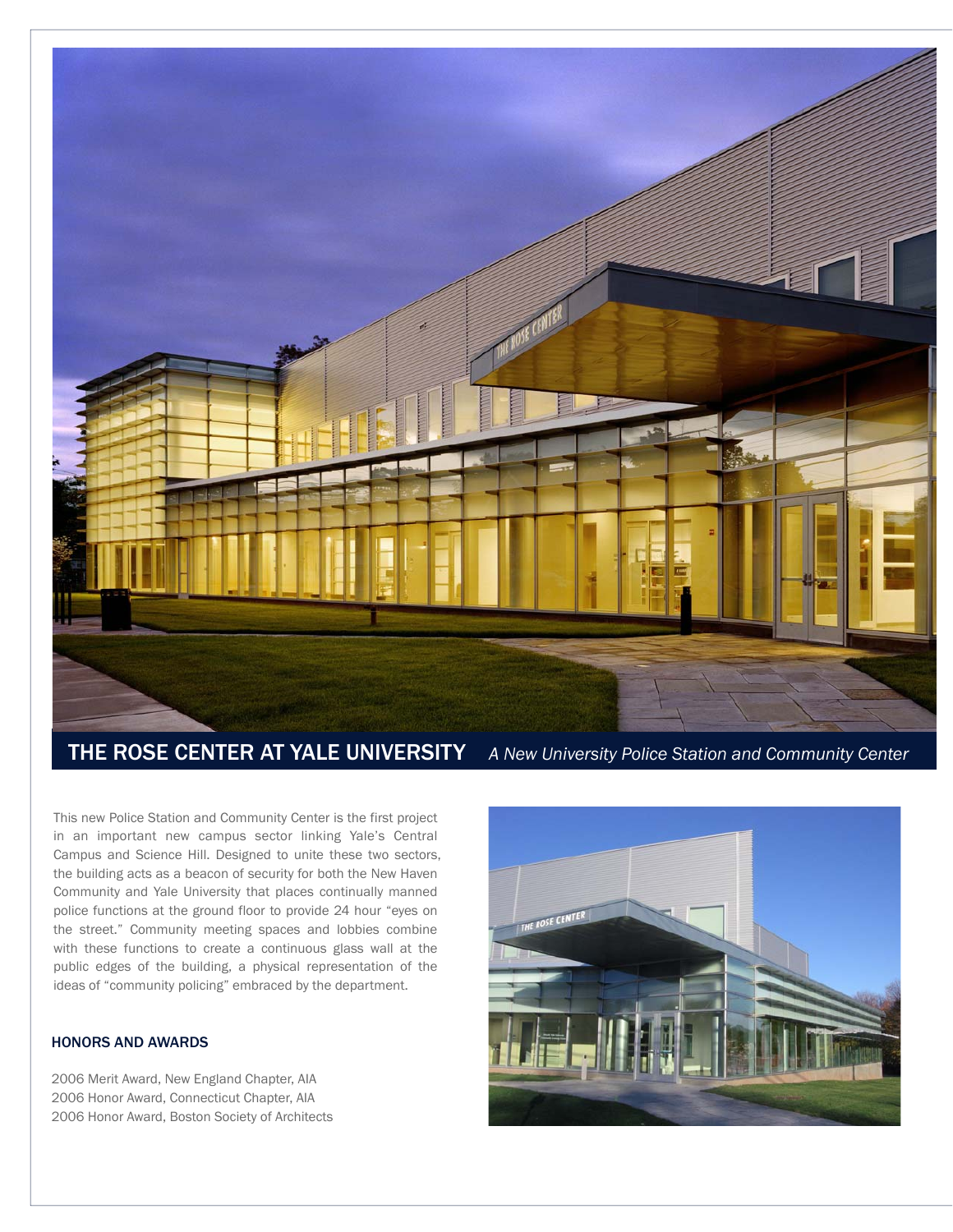# CONNECTING CAMPUS AND COMMUNITY

# A NEW PARADIGM FOR A POLICE FACILITY: *Communications Room Facing Street*

In contrast to typical police station planning where the communications room is located in a "bunker," often in the basement, the Communications Room is located prominently on the front of the station, providing 24-hour "Eyes on the Street" surveillance of main campus paths and roadways.

### SHARED FACILITY: *Campus Police Station and Community Center*

The Community Center, with a 90-seat multi-purpose Community Room and a large Computer Training Classroom, welcomes the local community into the police facility.

# SHARED ENTRY:

The Police Department and the Community Center share a single entry, celebrating the strong and lasting connection between the two facilities. With views to the University and surrounding community, the shared entry represents the University's efforts to reach out to the surrounding community.



Police Spaces **Community Spaces** Circulation Shared Lobby / Entrance



Communications Room



Community Room